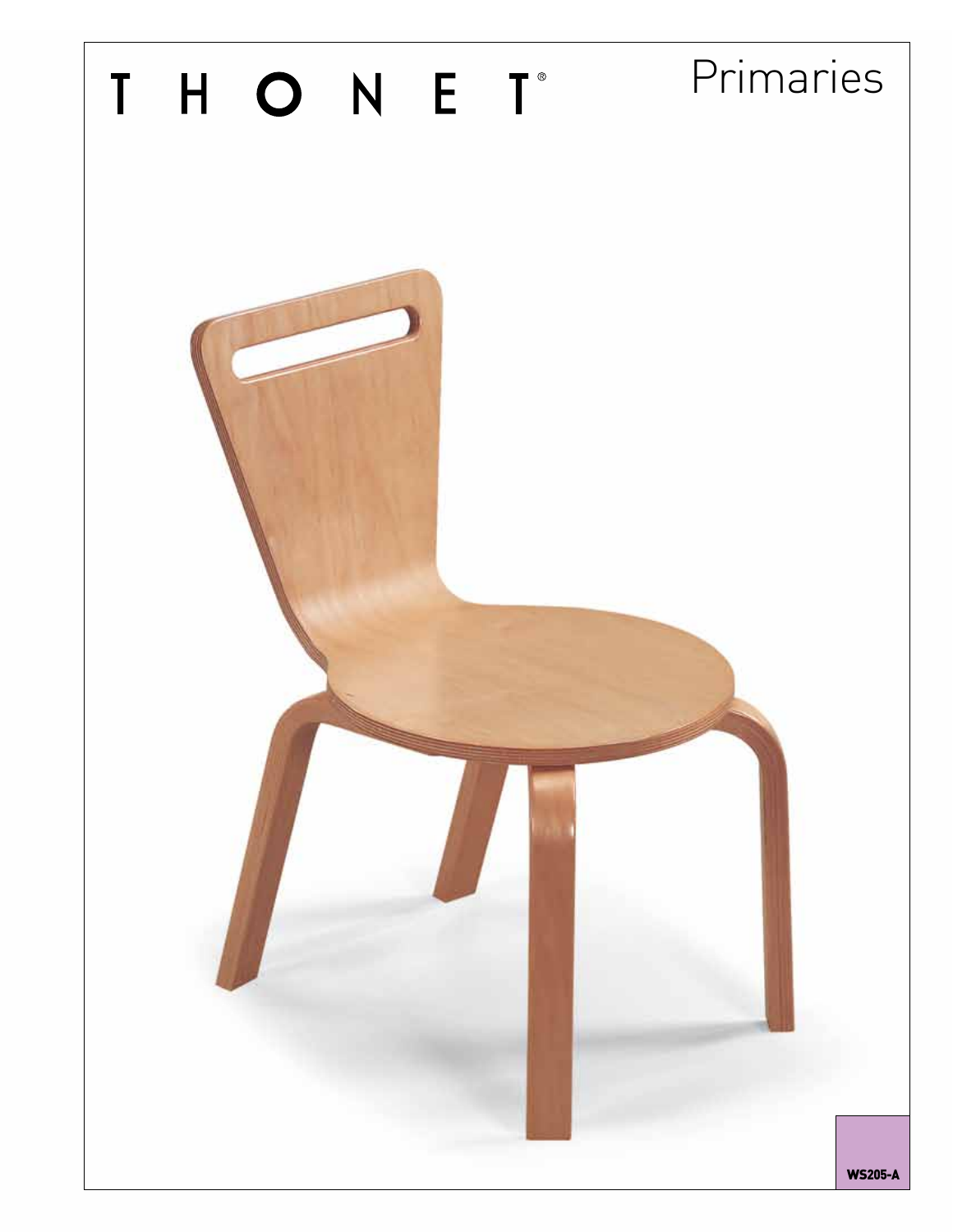# Primaries

# Designed by Dorsey Cox, circa 1990

Primaries is the proven standard in children's contact furnishings. Playful styles have true child appeal. Simple molded plywood construction with minimal parts withstanding the rigorous wear of children's daily use. Chairs are also lightweight allowing children to move about in their environment. For safety all edges are shaped to a soft radius. Primaries offers great variety between the four different chair styles and multiple table configurations.



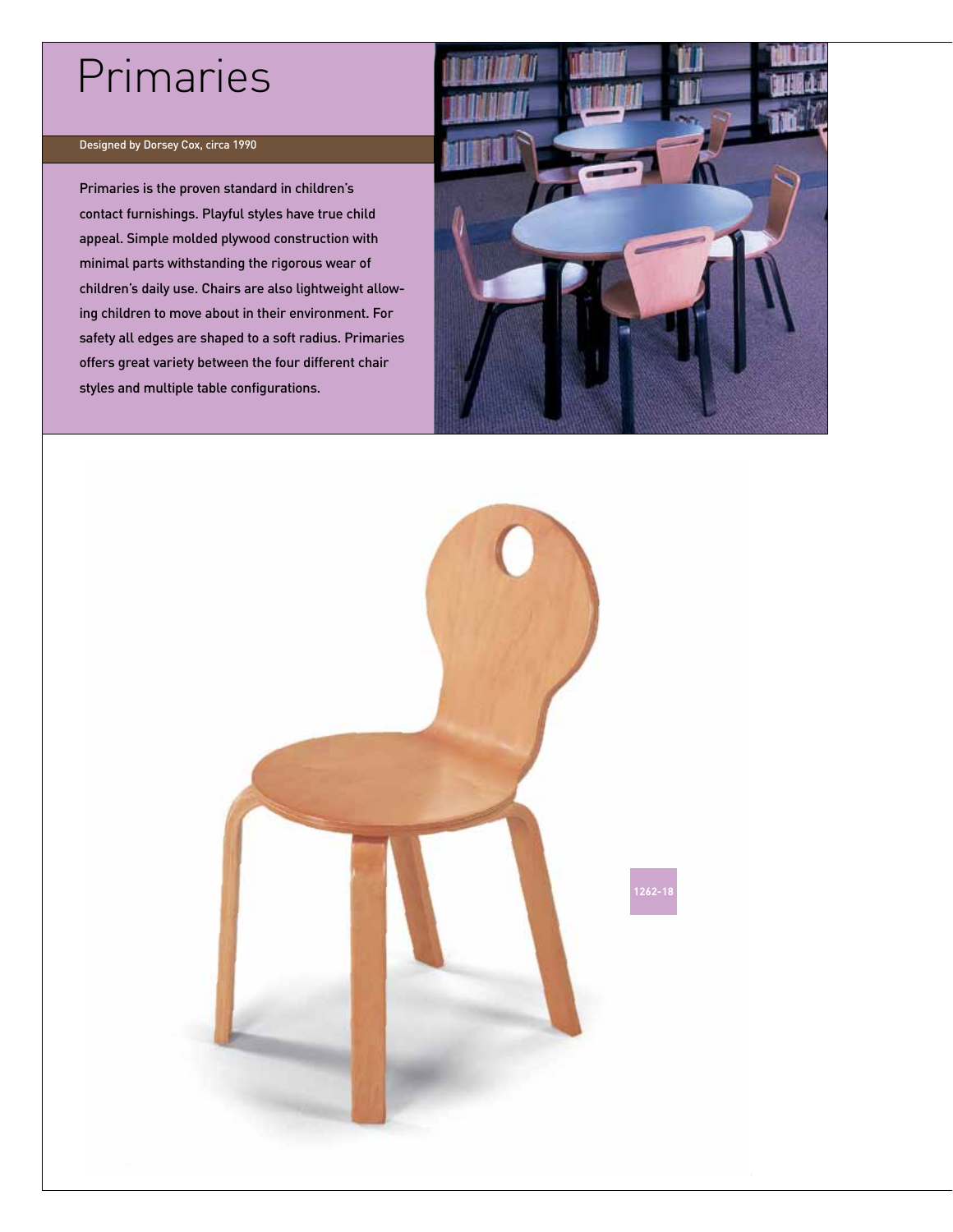